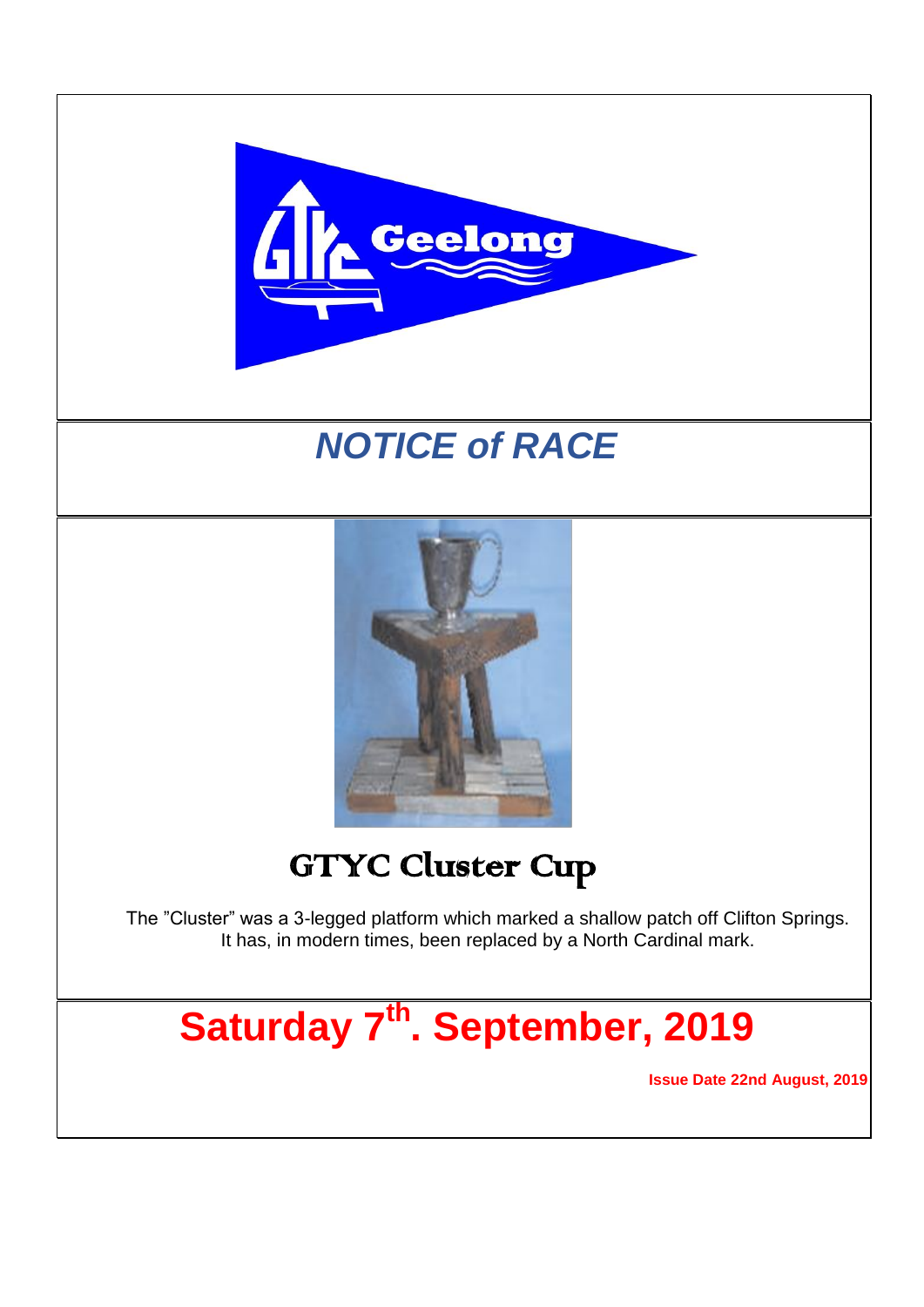### **Cluster Cup Race Geelong**

## **Saturday 7 th August 2019 Geelong Trailable Yacht Club (GTYC)**

## **NOTICE OF RACE**

### **1. RULES**

**1.1.** The regatta will be governed by the rules as defined in *The Racing Rules of Sailing* and the Australian Sailing (AS) Special Regulations Category 5 PLUS VHF transceiver.

> Boats shall maintain a listening watch on the designated race management channel VHF **77** whilst on the water. VHF transceivers may be hand held or permanently installed.

- **1.2.** The person in charge of each boat entered must attend the pre-race safety briefing. It is recommended that all crew attend.
- **1.3.** The sailing instructions will consist of the instructions in RRS Appendix S, Standard Sailing Instructions, and supplementary sailing instructions that will be on the official notice board located at the GTYC Rotunda.

#### **2. ADVERTISING**

2.1. Boats may be required to display advertising chosen and supplied by the organising authority.

#### **3. ELIGIBILITY AND ENTRY**

- **3.1.** Entry is open to all boats complying with the Australian Trailable Yacht and Sports Boat Rule.
- **3.2.** Eligible boats may enter by completing and submitting the attached Entry Form and Payment prior to **5 th September 2019**.
- **3.3.** Late entries will be accepted up to 0900, on the day of the race.

#### **4. FEES**

**4.1.** The entry fee is **\$30** per boat.

**4.2.** An additional **\$10** fee applies to late entries.

#### **5. SCHEDULE**

- **5.1.** Prior to racing, boats are required to register at the race office located at the GTYC Rotunda (Club House) from 0730 on the day of the race.
- **5.2.** Pre-Race Safety Briefing 0925, on the day of the race.
- **5.3.** Race Schedule:

| <b>Division</b>                |      | <b>Class Warning</b> |
|--------------------------------|------|----------------------|
|                                | Flag | <b>Signal</b>        |
| 4 Cruising Non-Spinnaker - All | E    | 1025                 |
| $3$ CBH below 0.700            | E    | 1025                 |
| $2$ CBH 0.700 - 0.769          | F    | 1040                 |
| CBH 0.770 or above             | G    | 1055                 |

#### **6. VENUE AND COURSES**

- **6.1.** Appendix A shows the Race Area (inner and outer Corio Bay) and the courses to be sailed.
- **6.2.** The course lengths will be:

Divisions 1 and 2: approx. 19.5 NM Divisions 3 and 4: approx. 15.5 NM

**6.3.** Courses may be changed to suit weather conditions on the day. Check for any changes to Sailing Instructions.

#### **7. SCORING**

**7.1.** Races will be scored on Class Based Handicap (CBH).

#### **8. PRIZES**

- **8.1.** Prizes will be given for  $1<sup>st</sup>$ ,  $2<sup>nd</sup>$  and  $3<sup>rd</sup>$  on CBH, for each division with three or more starters.
- **8.2.** Additional prizes may be given at the discretion of the organising authority.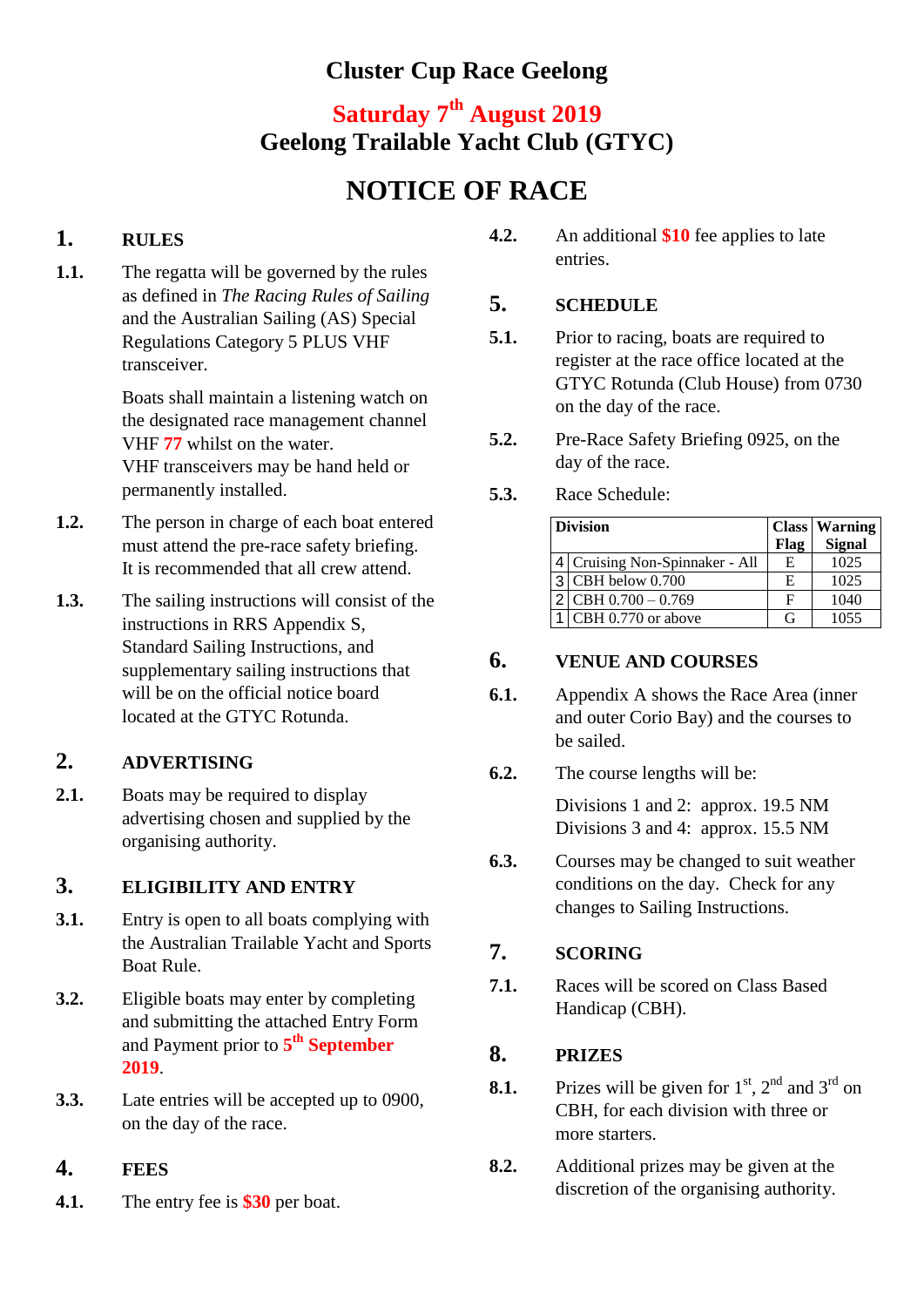#### **9. DISCLAIMER OF LIABILITY**

**9.1.** Competitors participate in the regatta entirely at their own risk. See RRS 4, Decision to Race. The organising authority will not accept any liability for material damage or personal injury or death sustained in conjunction with or prior to, during, or after the regatta.

#### **10. INSURANCE**

**10.1.** Each participating boat shall be insured with valid third-party liability insurance with a minimum cover of A\$10 Million per incident or the equivalent.

#### **11. FURTHER INFORMATION**

**11.1.** For further information please contact:

Name: John Mole Phone: 0411 142 917 Email: [secretary@gtyc.com.au](mailto:secretary@gtyc.com.au) Website: [www.gtyc.com.au](http://www.gtyc.com.au/)



#### **Appendix A: Cluster Cup Race Course Diagram**

**Mark Approx.coordinates Approx.coordinates Keep mark to:**<br>**START** (pink laid buov-St Helens)  $38^{\circ}07.05'$  S-144°21.73' E **Port** Port **START (pink laid buoy-St Helens)** North Channel (first Red pile) 38° 05.757' **S**; 144° 24.767' E Starboard<br>North Channel (red piles-total 3) North Channel (red piles-total 3) Starboard Channel (red piles-total 3) Starboard Channel (red piles) Starboard Channel (red piles) Starboard Channel (red piles) Starboard Channel (red piles) Starboard Channel (red piles) North Channel (last green pile)<br>Artificial Cut Pile Port (28° 06.206' S; 144° 27.280' E

Hopetoun Channel Piles 3, 5, 7 (green) Starboard Starboard Hopetoun Channel Piles 4, 6, 8 (red) Port Port Port Port Port West Cardinal Mark 38° 08.305' **S**; 144° 22.035' **E** Starboard **FINISH (pink laid buoy-StHelens)** 

07.05' S-144°21.73' E Port

38° 06.206' **S**; 144° 27.280' **E** 

#### *"Cluster" pile* **38° 08.131 S; 144° 30.112 E Starboard**

07.05' S-144°21.73' E Starboard

Race Log entry required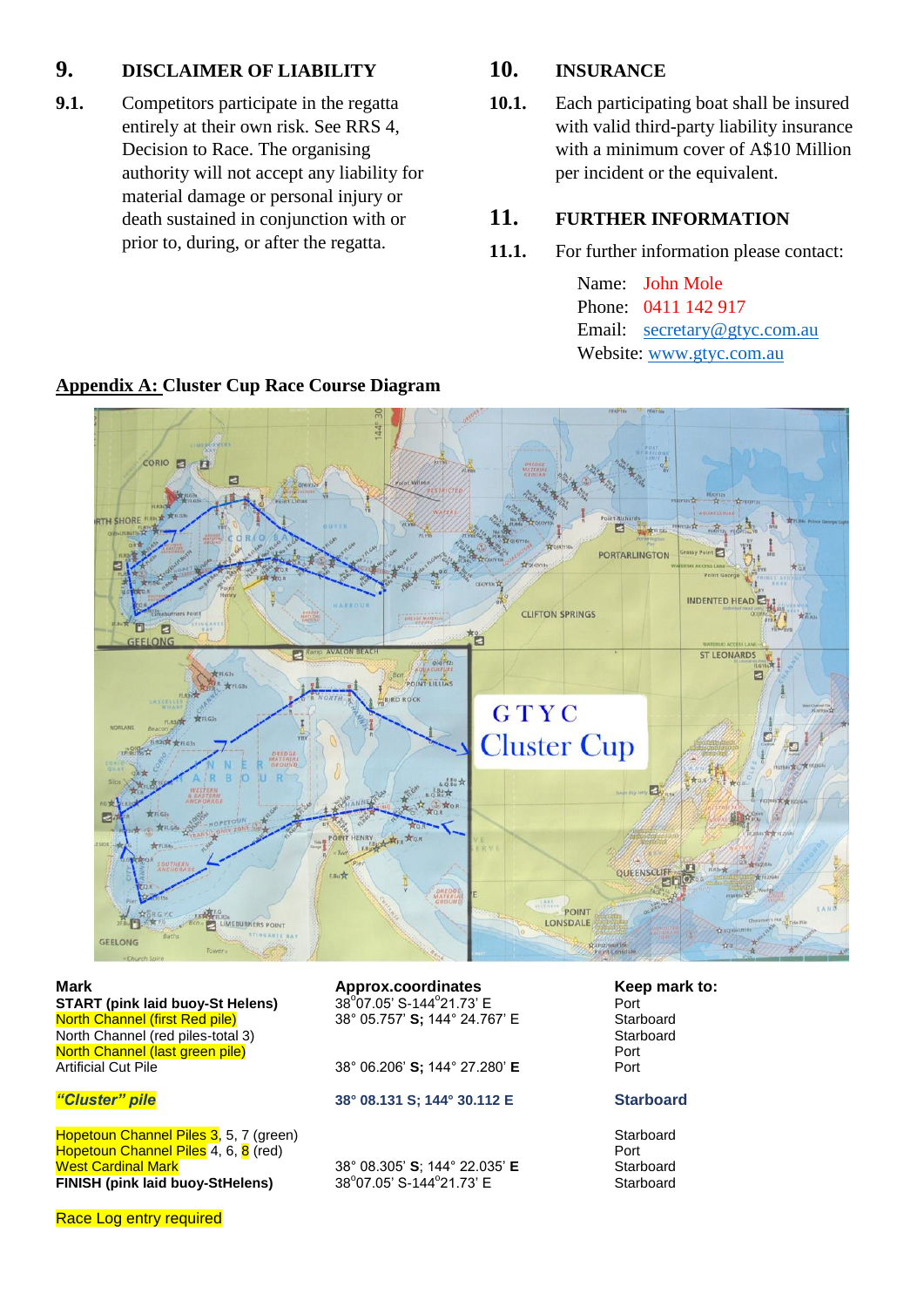## **Entry Form**

**2019 GTYC Cluster Cup Geelong Race**

| Colour: Hull: ___________________Deck: ___________________Mainsail Nº: __________   |                                                                                   |  |  |             |  |  |
|-------------------------------------------------------------------------------------|-----------------------------------------------------------------------------------|--|--|-------------|--|--|
| CBH: _______Class: _____________________Drop Keel/Swing Keel (circle as applicable) |                                                                                   |  |  |             |  |  |
|                                                                                     | Owner/Skipper's name: _______________________________Division entered: _________  |  |  |             |  |  |
|                                                                                     |                                                                                   |  |  |             |  |  |
|                                                                                     |                                                                                   |  |  |             |  |  |
|                                                                                     | On-board mobile phone Nº: ______________________Email address: __________________ |  |  |             |  |  |
|                                                                                     |                                                                                   |  |  |             |  |  |
| Crew names and emergency phone Nos:                                                 |                                                                                   |  |  |             |  |  |
|                                                                                     |                                                                                   |  |  |             |  |  |
| 2.                                                                                  |                                                                                   |  |  |             |  |  |
|                                                                                     |                                                                                   |  |  |             |  |  |
| 4.                                                                                  |                                                                                   |  |  |             |  |  |
|                                                                                     |                                                                                   |  |  |             |  |  |
| <b>Entry Fee:</b> (entry received prior to 5 <sup>th</sup> September, 2019)         | \$30.00                                                                           |  |  |             |  |  |
| OR Late Entry Fee: (entry received after 5 <sup>th</sup> September, 2019)           |                                                                                   |  |  | \$<br>40.00 |  |  |

#### **Payment: Cheque payable to GTYC mailed to GTYC Q2G, PO Box 899, Geelong Vic. 3220. Or Direct Deposit with name and Q2G to Geelong Trailable Yacht Club Inc; BSB 063512; A/c No. 0091 3771**

#### **I hereby:**

- 1. Declare that entered yacht conforms to the class rules requirements for the CBH claimed, **or** the yacht varies from class rules and or CBH as per the attached certification.
- 2. Declare that I will not hold GTYC Inc. or any associated party liable for material damage or personal injury or death sustained in conjunction with, prior to, during or after the race.
- 3. Agree to sail in fair competition under Class Rules, the Racing Rules of Sailing as amended by the Sailing **Instructions**
- 4. Declare that all information provided is true and correct and that I will make my yacht available for measuring upon request by a member of the Race Committee.
- 5. Acknowledge and understand that Rule 4,"Decision to Race", places the sole responsibility on the boat for deciding whether or not to start, or to continue racing.
- 6**.** Declare that my yacht is covered by third party liability insurance of at least \$10M.

Signed **Signed Skipper/Owner Dated** / / 2019

**Post to: The Secretary, Geelong Trailable Yacht Club Inc. P.O. Box 899, Geelong. 3220 or email to secretary@gtyc.com.au**